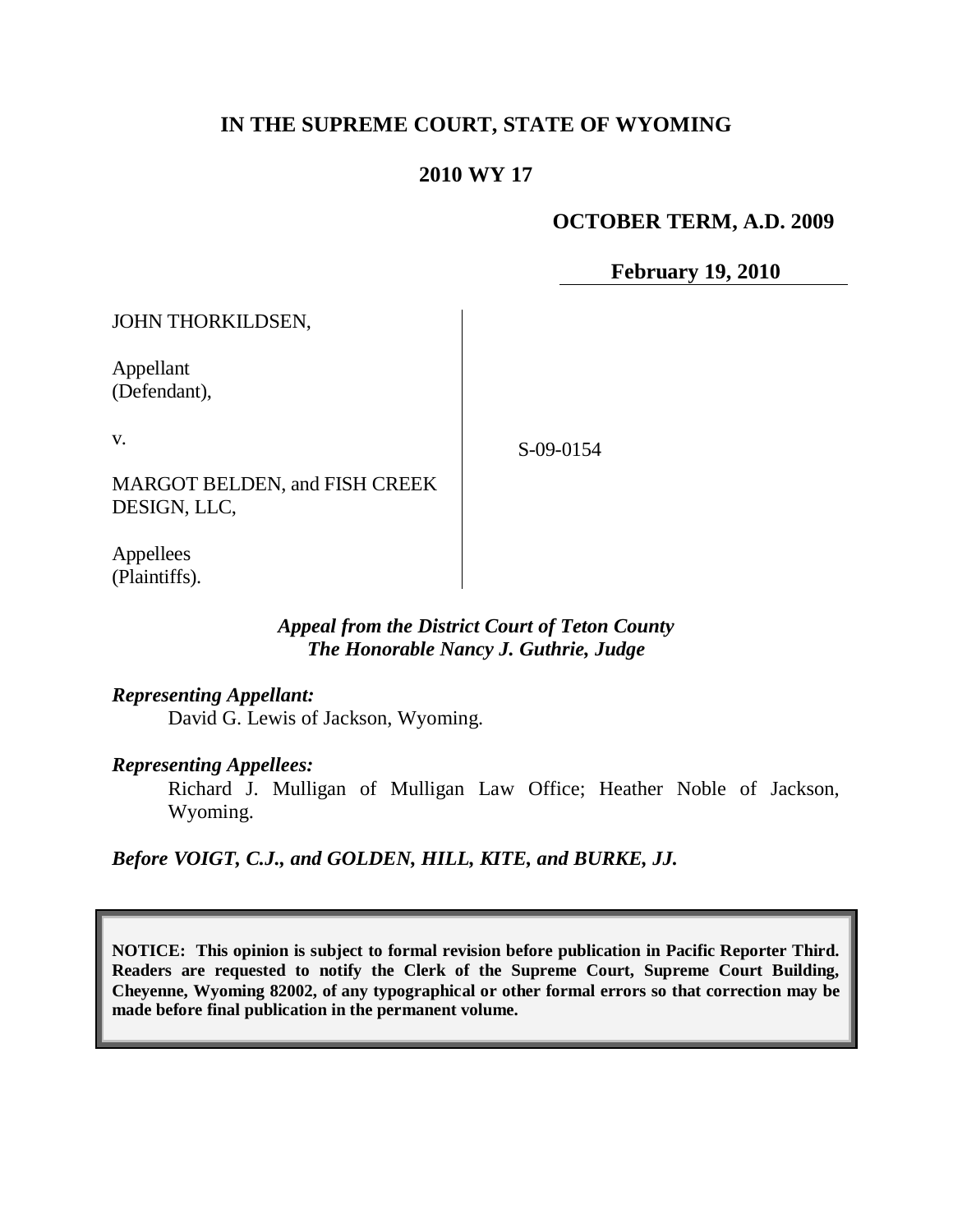#### **VOIGT, Chief Justice.**

[¶1] John Thorkildsen (Thorkildsen) appeals from the district court's Order Granting Defendants' Motion for Costs, arguing that the district court erred in not including an award for attorney's fees. Finding no contested issue on appeal in regard to costs, and being unable to determine the district court's resolution of the issue of attorney's fees, we will remand with instructions for the district court to make findings of facts and conclusions of law relating to an award or denial of attorney's fees.

#### **ISSUE**

[¶2] Whether the district court's failure to address attorney's fees in its Order Granting Defendants' Motion for Costs presents this Court with a contested issue for review?

#### **FACTS**

[¶3] The facts and procedural history of this case are more complex than the resolution of the single issue presented on appeal. 1 This case has been before this Court on two prior occasions. *See Belden v. Thorkildsen*, 2007 WY 68, 156 P.3d 320 (Wyo. 2007) (*Belden I*); *Belden v. Thorkildsen*, 2008 WY 145, 197 P.3d 148 (Wyo. 2008) (*Belden II*). Following *Belden II*, Thorkildsen filed a Motion of Defendants for Award of Attorney Fees and Costs, seeking an award of attorney's fees in the amount of \$77,475 and costs in the amount of  $$2,070.09$ .<sup>2</sup> Thorkildsen's request was pursuant to a provision in an LLC Operating Agreement (Agreement), which was the focus of the litigation in *Belden I* and *Belden II.* The Agreement allowed for the recovery of attorney's fees and costs by a prevailing party forced to defend a suit alleging breach of the Agreement. The appellees opposed the request arguing that "the fees sought were not limited to those incurred litigating damage claims under the LLC's Operating Agreement" and that Thorkildsen failed to segregate the "fees incurred litigating issues encompassed by the contractual attorney's fees provision from fees incurred litigating other issues." In response to Thorkildsen's motion, the district court entered an Order Granting Defendants' Motion for Costs. As the title of the district court's order implies, the order only awarded costs in the amount of \$2,070.90, and wholly failed to address the attorney's fees issue. Thorkildsen now appeals from that order.

 $<sup>1</sup>$  In an attempt to simplify the factual history of this case we have left out several facts. However, none of</sup> the factual omissions are material to the outcome of this case.

 $2$  We note that in his affidavit filed concurrently with his motion, Thorkildsen lists numerous items and their corresponding costs for which he sought reimbursement and determined the total cost of these items to be \$2,070.90; however, we calculated that total to be \$2,020.09. This mathematical anomaly is inconsequential to our decision as the parties do not contest the district court's award of costs.